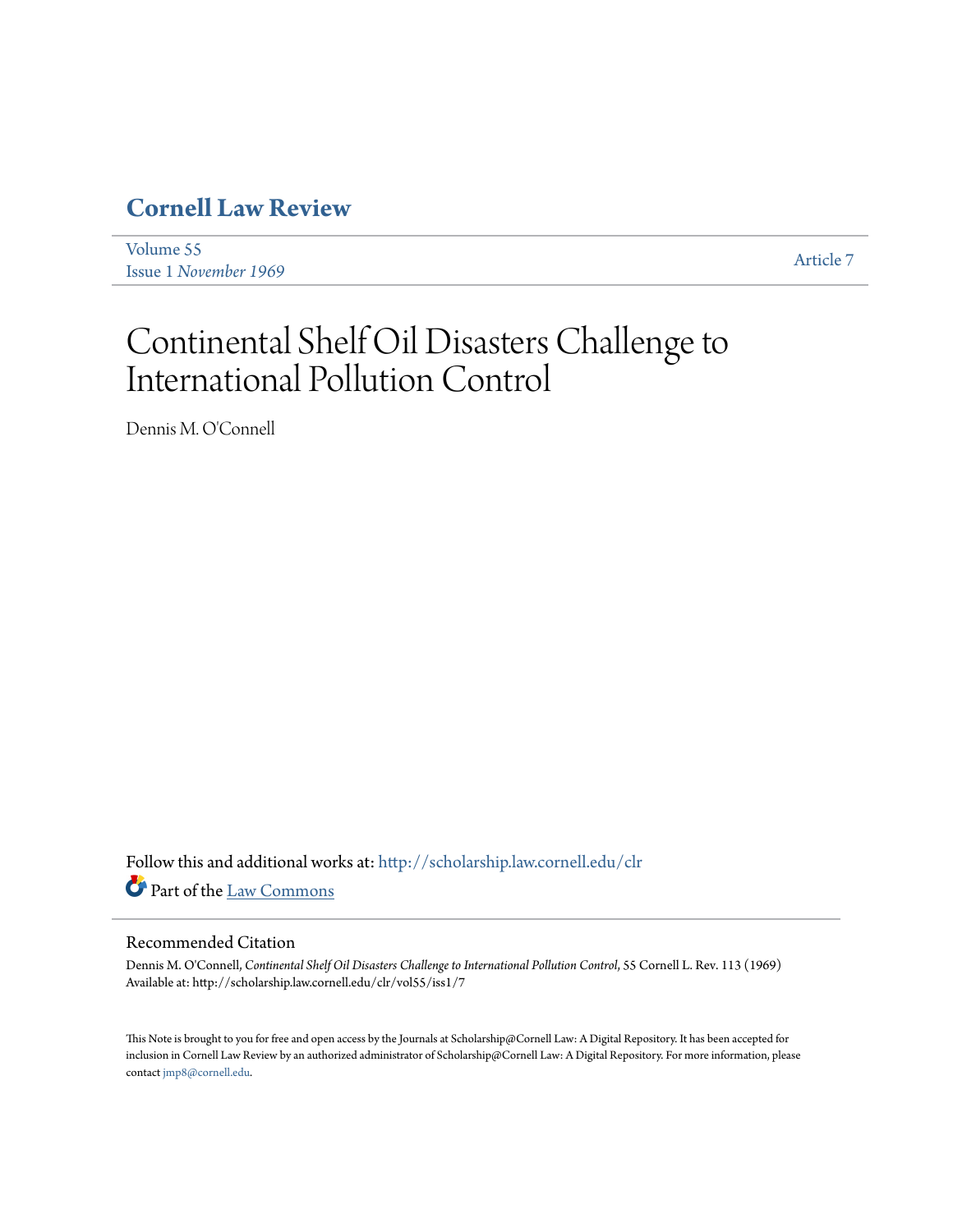# **CONTINENTAL SHELF** OIL DISASTERS: **CHALLENGE** TO INTERNATIONAL POLLUTION CONTROL

Recent oil spillage from an offshore oil well in the Santa Barbara Channel gave headline significance to a potentially major source of ocean pollution. Oil spillage threatens not only the adjacent shores; the economic and aesthetic interests of neighboring states and the common interests of the world community in freely navigable seas, plentiful food resources, clean air and water, and the survival of rare species of wildlife lend international dimensions to pollution dangers. While the solution for licensing states is obvious---those states can impose appropriate regulatory measures-no protection is afforded the other parties in interest. New international action may be needed to protect the world community from the increasing dangers of oil pollution.

# **I**

# **THE BACKGROUND**

# *A. The Channel Oil Spill*

The commercial exploitation of oil and gas reserves in the Santa Barbara Channel' was record-setting. The sale **by** the federal government of petroleum leases--many for tracts wholly or partly beyond the 600-foot and 1,200-foot bathymetric lines in deep water previously considered unexploitable--brought the largest total amount,<sup>2</sup> the largest amount for a single tract,<sup>3</sup> and the highest per-acre price<sup>4</sup> ever received

**<sup>3</sup>**The lease was awarded to a 4-company group of bidders, headed **by** Union Oil Company, for a record-setting \$61,418,000, nearly twice the amount of the previous high bid for a federal lease. *Channel Sale* 66. The same group paid \$56,378,000 for another lease in the vicinity. Many other tracts in the offering brought 8-figure prices; some exceeded \$40,000,000. *Id. See also* Christy, *Marine Resources and the Freedom of the Seas,* 8 NATURAL RESOURCES J. 424, 427 (1968).

4 *Channel Sale 66.*

<sup>1</sup> The islands delineating the Santa Barbara Channel are approximately 30 miles offshore. *See* maps in Armstrong, *Santa Barbara Channel Action Continues at Brisk Pace,* 66 O. **9- GAS J.,** April **29,** 1968, at 119; *Channel Sale Swamps Offshore Records,* **66** Om. *&* GA J., Feb. 12, **1968,** at **66** [hereinafter cited as *Channel Sale].*

<sup>2</sup> The high bids finally accepted **by** the federal government as an aggregate sales price totaled \$603,204,284. The total amount of money that was offered in the bidding was \$1,293,601,113. The highest previous total of offers was \$1.6 billion for Gulf of Mexico leases the previous year, which were finally sold for \$93,125,000 (for **158** tracts as opposed to **75** in the Santa Barbara Channel). *Channel Sale* 66. The total value to the federal treasury in **1968** of rentals, royalties, and bonus payments on the channel concessions was reportedly \$1.6 billion. TIME, Feb. 14, 1969, at 23.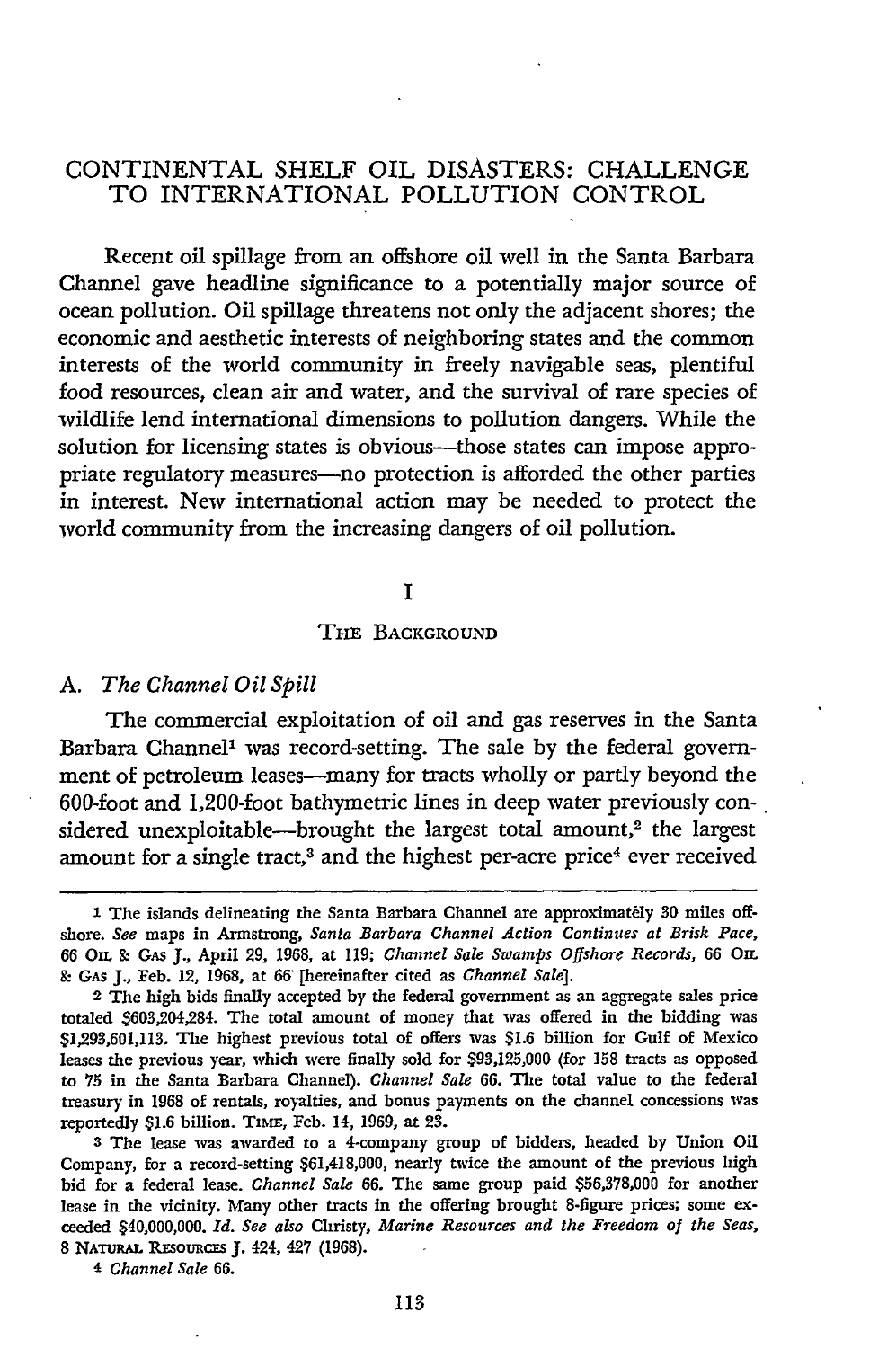for an offshore lease-sale. The Secretary of the Interior had not heeded the warnings of local conservationists<sup>5</sup> who were concerned for the Channel's natural beauty and troubled by the area's unique geological formations, including a thrust fault through Tract 402.<sup>6</sup> On January 28, 1969, during the withdrawal of a drill bit to replace a worn part, the premier successful well on Tract 402 suffered a severe blowout.7 Although the initial blowout was capped by forcing drilling "mud" down the hole, the intense pressure forced both oil and gas through fissures into the sea.8 A drilling moratorium imposed by the Secretary of the Interior9 was brief,10 and a new leak emerged in the vicinity of

Such delays of the lease date as the Secretary deemed necessary to placate the local conservationists created disgruntled opposition among the prospective offshore operators. Armstrong, *Leasing Delay Hurting Offshore California Industry,* **65** OIL **&** GAS **J.,** Nov. 20, 1967, at 150. This article noted the growing anxiety among oil men about losses in revenues while a 60-day delay permitted a thorough study of the area by complaining conservationists. *Id.* at 150-53. *See also Added Santa Barbara Sale Curbs Rapped,* 65 OIL **&** GAS J., Dec. 4, 1967, at 40. Noting the loss of \$100 million in bonuses in the 2-mile buffer zone and the \$500 million "sacrifice" in future royalties, it was asserted that Secretary of Interior "Udall has gone the second mile with local protestants **... .** *Id.*

**6** Armstrong, *supra* note **1,** at 119. This problematical physical structure of the subsoil was to figure prominently in the difficulty in controlling the blowout and resulting pollution.

**7** "[A] drill had cut a hole into a high-pressure deposit of oil and gas. Withdrawing the drill to renew the worn bit was like pulling a cork out of a bottle." N.Y. Times, Feb. 2, 1969, § **1,** at 54, col. 2.

**8** *Id. See also* TiME, Feb. 14, 1969, at 24.

Following an inspection, the Secretary of Interior concluded that there was a "lack of sufficient geological knowledge about the area." 67 **OIL &** GAs J., Feb. 17, 1969, at 43. Normally, safety standards of the crews would have controlled the situation; however, the channel is unique. "Here, faults and folds have created a crazy-quilt pattern of geology. Some of the shallow sands outcrop on the ocean floor, and oil seeps are not uncommon." *Huge Channel Oil Spill Blows* **Up** *Storm,* 67 **OIL & GAS** *J,* Feb. 10, 1969, at 50. *See* diagram in N.Y. Times, Feb. 9, 1969, § 4, at 2, col. **5.**

**<sup>9</sup>**N.Y. Times, Feb. 4, 1969, at 1, col. 2. The Secretary did not order a total suspension. although he had the authority to do so. Instead, he preferred to handle the problem on a voluntary basis with the industry. Noting compliance with federal standards by the drillers, he observed that the pollution was "'as much the fault of the Government as anyone.'" *Id.* at 78, col. 1. He admitted that tighter drilling regulations had not been promulgated despite the knowledge that geological conditions were unstable. N.Y. Times, Feb. 9, 1969, § 1, at 1, col. 3.

**<sup>10</sup>**Resumption of drilling brought a storm of protest in opposition to the leases. "[R]esidents **...**expressed great concern that the continental shelf exploitation-of little local economic value-would besmirch the renowned beauty of the affluent beach community ...." N.Y. Times, Feb. 2, 1969,  $\S$  1, at 1, col. 2. Rage at the runaway well, which covered 40% of the 200-square-mile channel with oil in **5** days, generated threats to burn oil credit cards. *Id.* A county official called the brief drilling moratorium "tokenism in its worst form" and recalled that Department of Interior officials "hell bent" on leasing the

**<sup>5</sup>**Timm, Feb. 14, 1969, at **23.** Their concern increased when oil slicks began to appear along the coast after drilling commenced. The Secretary of the Interior refused a proposed extension of the 2-mile drilling buffer zone contiguous to state waters, to which the government had already agreed; had this zone been created, Tract 402 would have been in it.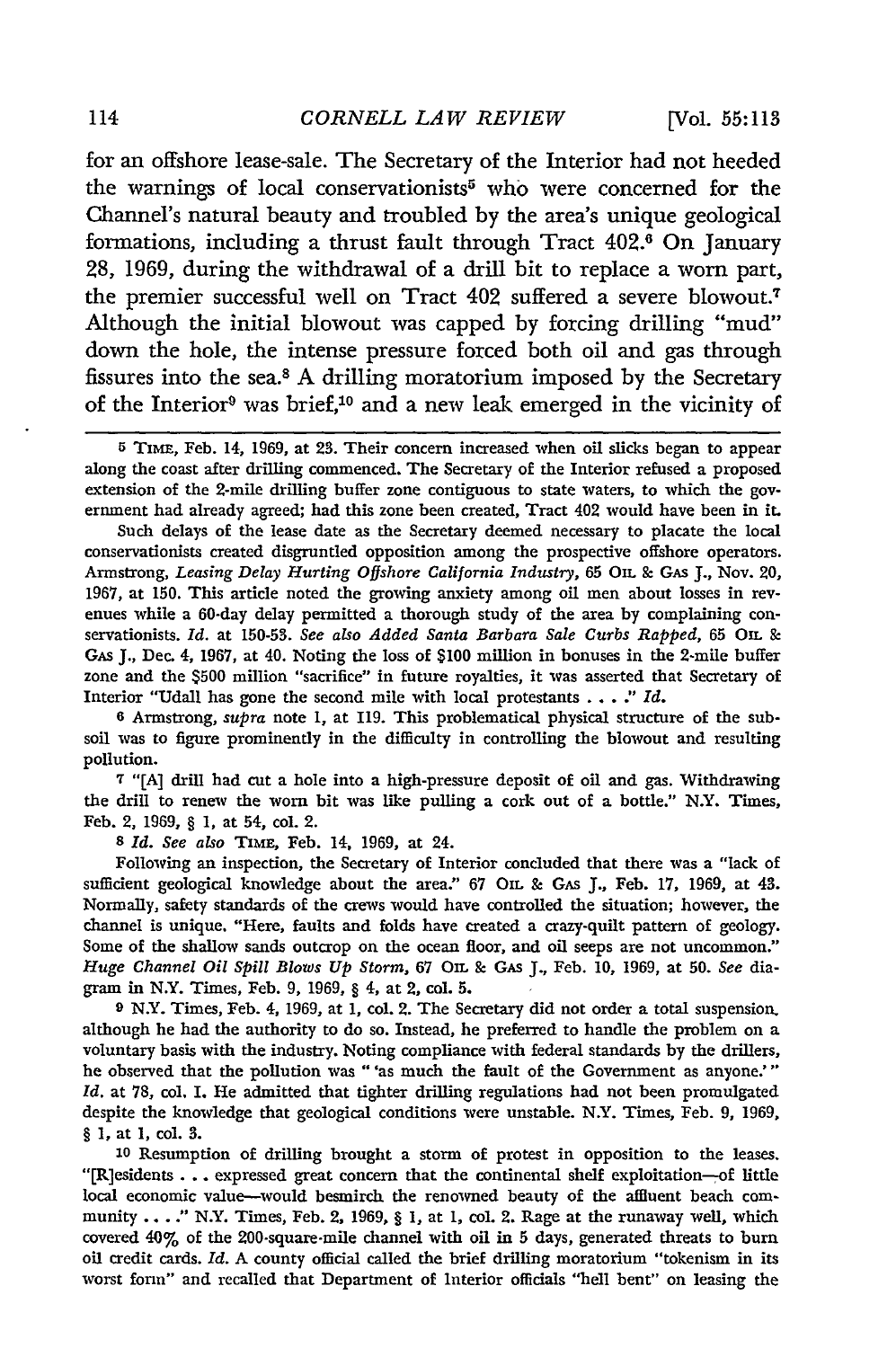#### *INTERNATIONAL POLLUTION CONTROL 1969]*

Platform A on Tract 402.<sup>11</sup> Vast oil slicks washed ashore,<sup>12</sup> covering white sand beaches with a two-inch thick layer of crude oil. The harbor and marina in Santa Barbara were fouled, and 750 small boats were soiled.<sup>18</sup>

# *B. The Promise of the Shelf*

The potential recovery of mineral and biological wealth from ocean waters and the seabed offers significant opportunities and rewards.<sup>14</sup> Although many minerals—such as phosphorite and manganese—are not presently well-situated for economic exploitation,<sup>15</sup> offshore deposits of oil and gas are becoming increasingly accessible. Submarine areas near land masses will rapidly become important sources of world petroleum.16

Although undersea petroleum recovery is currently unprofitable in the deeper areas and represents only a small percentage of on-land production, rapid progress in offshore developments in the past two decades<sup>17</sup> has markedly increased that share as concern over the even-

tracts had given assurances that there was no danger of pollution. N.Y. Times, Feb. **6, 1969,** at **19, col. 1.**

*11* N.Y. Times, **Feb.** 14, **1969,** at **50, col.** 2. The seepage was reported to be a bleedingoff from oil-saturated sands on the bottom. *Id.*

12 The oil coated 400 square miles of the ocean's surface and stained 40 miles of frontage along some of the area's finest shoreline. *See* map, TIME, Feb. 14, **1969,** at 24.

**Is** TimE, **Feb.** 14, **1969,** at **23-25;** N.Y. Times, **Feb. 6, 1969,** at 1, col. 2.

The Office of the Attorney General of the State of California announced that it would sue on behalf of all damaged parties. **TIME,** Feb. 14, **1969,** at 24. **A \$500** million claim was flied with the Department of Interior against the Federal Government, and a **\$560** million damage suit was instituted in Santa Barbara Superior Court against the Union consortium. N.Y. Times, Feb. **19, 1969,** at **1,** col. **3.** The Secretary of Interior announced that oil companies would be held responsible for cleaning up pollution from offshore drilling, regardless of the absence of any showing of fault. In this first major regulatory step since the incident, he announced that the federal government would police oil spills when private companies failed and recover the costs in federal court. N.Y. Times, **Feb. 18, 1969,** at **1,** col. 2.

14 R. **CARSON, THE SEA** ARiOUND **US** 193 **(1961).**

*15 See* Tan AMmCAN ASSEMBLY, USES **OF TiE** SEAS **83,** Table 2 **(1968)** [hereinafter cited as UsES oF **THE** SEAs].

**16** M. McDOUGAL **&** W. BuRKE, **THE** PusLic **ORDER OF THa** OCEANs **631, 632** (1962) [hereinafter cited as McDouGAI, & **BuRmE].** Estimates of submarine oil reserves range from **1,000** billion barrels *(id.* at **570)** to 1,400 billion barrels. N.Y. Times, June **9, 1968,** § **3,** at **1, col.** 4. It is possible the United States continental shelf may contain **100** billion barrels and the Gulf of Mexico shelf alone 22 billion barrels. Compare this with one estimate of world on-land reserves of 50 billion barrels. McDouGAL & BURKE 570-71.

It has been suggested that atomic energy will eventually replace other fuel sources. As of **1970,** however, this source is expected to account for only 1% of world energy requirements. *Id.* at **631** n.210.

**17** The world value of sea-floor production of selected minerals in 1964 was **\$3.8** billion, **10%** of the value of the same minerals produced on land and about **5%** of onland production of all minerals. Uses or THE SEAs 33. In the same year United States off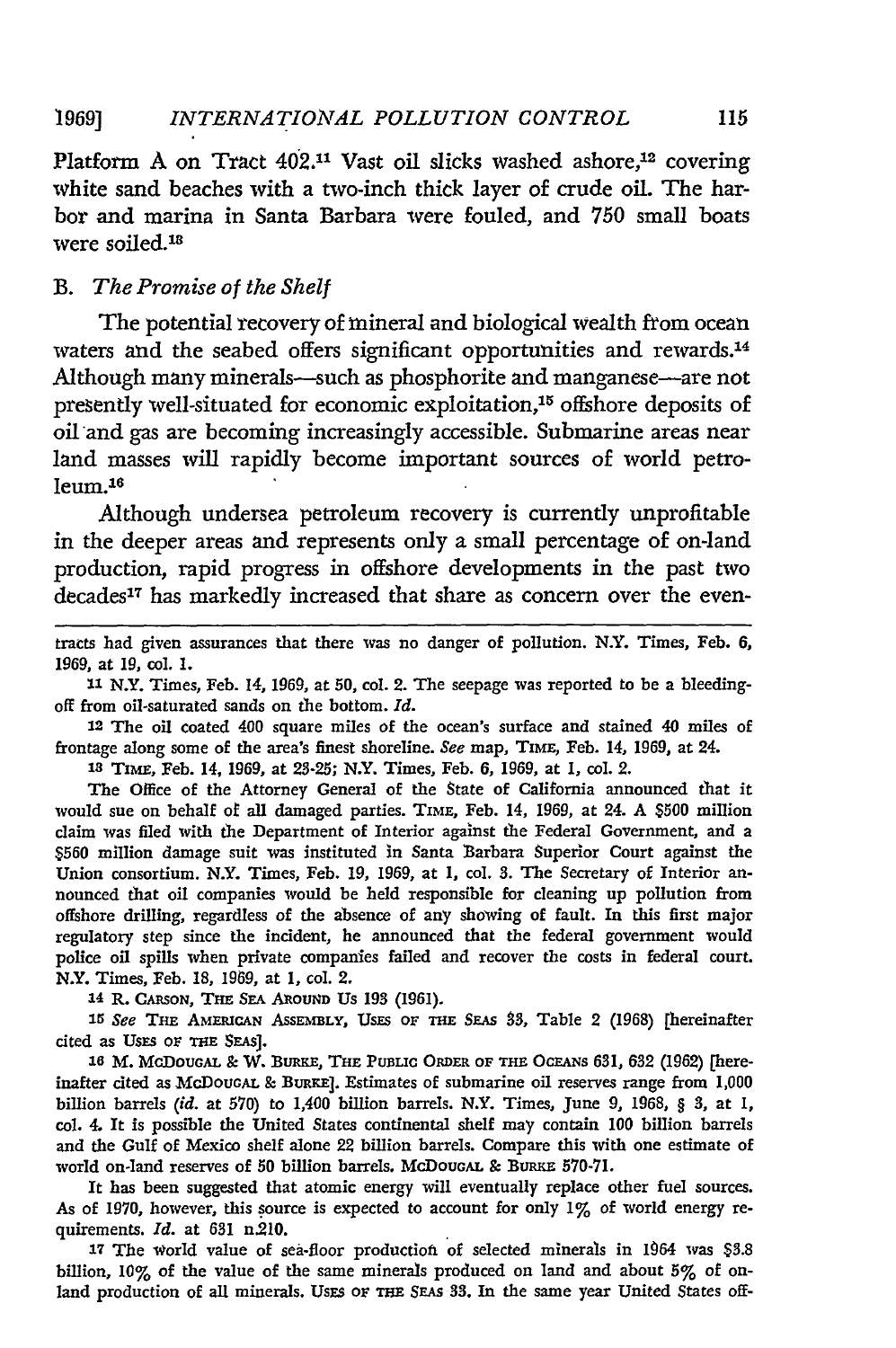tual depletion of land reserves has mounted. Scientific advances are already making exploitation operations possible at depths of up to  $6,000$  feet of water,<sup>18</sup> and manned underwater stations are potentially useful for drilling and exploring sites in shallower areas.<sup>19</sup> In a single decade the United States petroleum industry has invested \$7 billion domestically and **\$3** billion in foreign operations in underwater development; estimates for the next decade run as high as **\$25** billion.20

Areas where oil has been found or is likely to be found which have been opened or projected for commercial exploration are increasing rapidly.21 At present, the major areas of production are the Persian Gulf, the Gulf of Mexico off Louisiana, and Lake Maracaibo in Vene-

**<sup>18</sup>**In 1967 a platform was used in the North Sea that was capable of sinking a drill 15,000 feet into the bottom while floating in 600 feet of water. Oil reserves in deeper water of the continental slope may eventually be drilled with underwater robots and deep saturation diving. *Id.* at 2.

Some consider drilling possible in water up to 5,000 feet, and the Department of Interior has granted exploration permits at depths exceeding that on the continental slope and has indicated an interest for lease purposes in depths off California of as much as 6,000 feet. *NPC to study leasing beyond Shelf,* 66 *On.* **&** GAS J., Feb. 5, 1968, at 112.

In 1968 in two and a half miles of water the oceanographic ship *Glomar Challenger* discovered that some of the Gulf of Mexico sediments forming the deepest part of the sea floor known as the "abyssal plain" were oil-bearing. The discovery is believed to be the first at depths greater than those of the continental shelf. The find, approximately halfway between Louisiana and the Yucatan Peninsula, may have opened up a "very important petroleum province." N.Y. Times, Sept. 1, 1968, at 45, col. **3.**

**19** N.Y. Times, June 9, 1968, § **3,** at 1, col. 4. Manned stations under the sea may be able to pump oil into "massive dirigible-shaped, flexible skin undersea barges" for transport to the surface or shore. For an artist's conception of an underwater train of such barges, each of which could hold 80-120 million barrels of oil, see M. CAIDIN, HYDROSPACE **107** (1964). As to the potential effect of these innovations on the danger of pollution:

This eliminates the necessity of pipelines that must lead to the surface-and also frees the operations from most of the problems that would be encountered, such as high waves, storms, winds, temperature extremes, positioning and holding the vessels on the surface to receive the oil, and so forth.

### *Id.* at 105.

One of the major United States oil companies has tested "Mobot," an underwatdr robot that can swim, hear, see, and work deep on the ocean floor. The robot can be di. rected to turn on a valve and regulate the flow of oil or make repairs. Using Mobot and a surface drilling rig, the company discovered a natural gas well off the Santa Barbara area. Machinery and pipes for bringing the gas ashore were set up by remote control. P. BRIGGS, WATER THE VITAL ESSENCE 107 (1967).

**20 McDouoAL & BuxE 570; USES** OF **THE SEAS 44.**

**21** *See* map, UsES **OF THE SEAs 43,** Figure **3;** Gardner, *Offshore oil industry big, getting bigger,* 66 **On. & GAS** J, April 22, **1968, at 133.**

shore oil and gas production was **\$800** million as opposed to **\$10,500 million on-land** production; world offshore recovery was \$3.6 billion as opposed to \$27.5 billion on-land production. *Id.* at Table 2. Offshore production in the United States had increased more than **35%** to **\$1100** million 2 years later. *Id.* at 2. This, it must be remembered, was still prior to the Santa Barbara leases.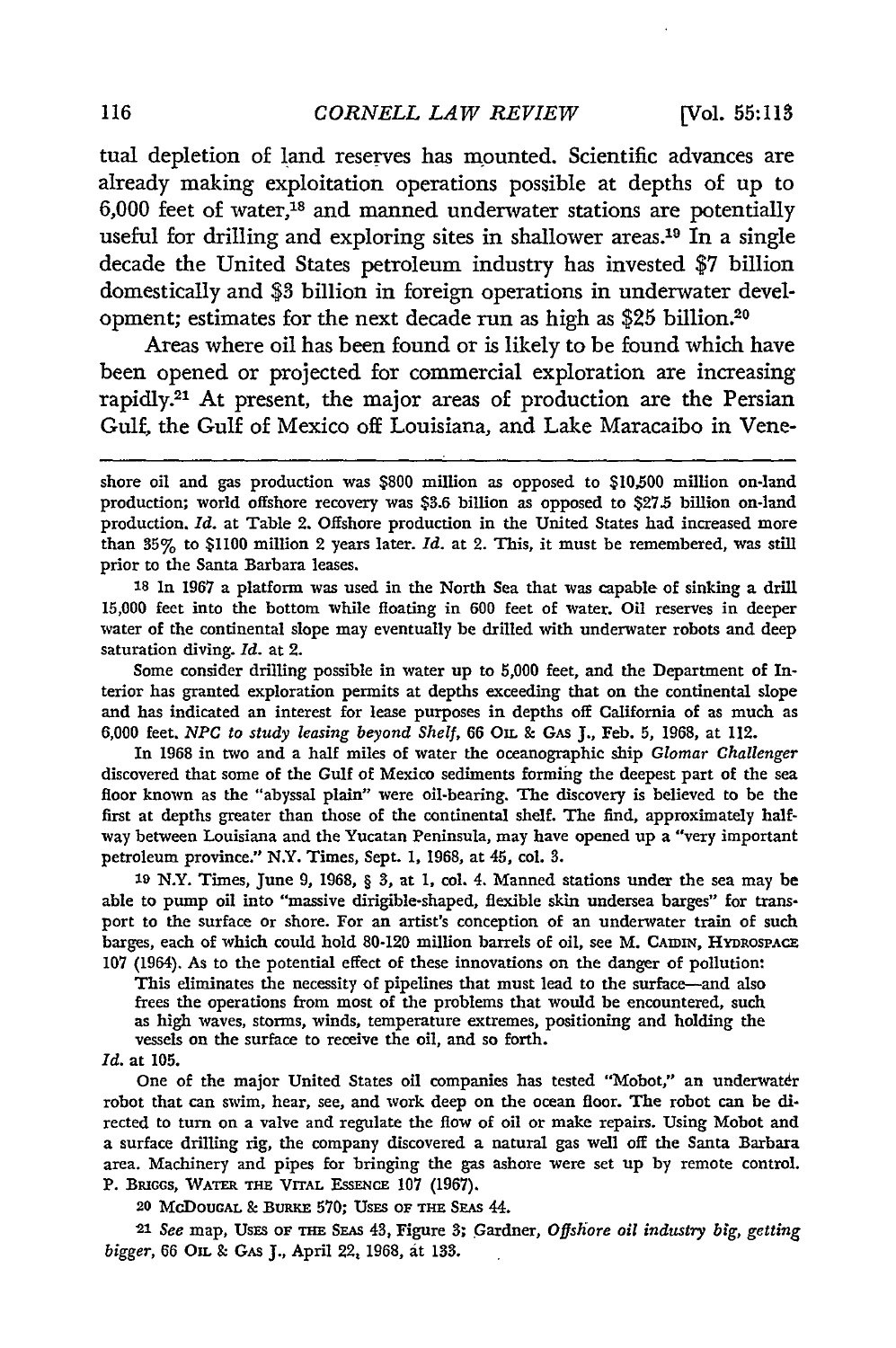#### *INTERNATIONAL POLLUTION CONTROL* **19691**

zuela, each of which produces nearly one million barrels per day.<sup>22</sup> Other areas include Australia, which has limited production on land,<sup>23</sup> Saudi Arabia,<sup>24</sup> and the coast of the Portuguese West African enclave of Cabinda.25 The State of Alaska has leased or soon will lease much of its continental shelf; 26 Argentina has granted exploration permits for large blocks in offshore areas;<sup>27</sup> and the Netherlands has leased a substantial number of tracts for offshore drilling in its segment of the North Sea shelf.28

# *C. The Torrey Canyon and Other Factual P'ecedents*

The drilling mishaps on the continental shelf exploded in a context of increasing domestic and international concern with ocean pollution. The Channel incident raised the specter of a notorious marine disaster that occurred two years earlier, the grounding of the giant oil tanker *Torrey Canyon* off the southwest tip of Cornwall, England.29 The grounded ship eventually broke in two and lost large quantities of her immense cargo of oil,<sup>30</sup> which, driven by storm winds, eventually polluted 140 miles of coast. The British Government, alarmed at the continuing influx of petroleum on the waves, dispatched several planes from the Royal Air Force to bomb the broken hull and set the oil afire.<sup>31</sup>

The *Torrey Canyon* was the largest ship ever to run aground,<sup>32</sup> but the pollution problem in ocean transport is not limited to major

**26 65** OIL & GAs **J.,** July **3,** 1967, at 44. Federal areas to be leased are in 5,000 to 6,000 feet of water and range from 30 to **90** miles from the coast.

**27 66** OIL & GAs J., March 11, 1968, at **68.**

**28** *Three areas hog Dutch bidding,* 67 OIL & GAs **J., Nov.** 27, 1967, at 62; Gardner, *Dutch award North Sea blocks,* 66 OIL & GAs J., March 11, 1968, at **65.**

**<sup>29</sup>***See generally* **J. MABn=, LA MARkE** NoIM **DU** Tommy **CANYON** (1967); Nanda, *The "Torrey Canyon" Disaster: Some Legal Aspects, 44* DENWR L.J. 400 (1967). The *Torrey Canyon* is a law professor's examination question dream because of the jurisdictional issues involved. The ship was of Liberian registry, owned by an American corporation, chartered by a British corporation, and piloted **by** an Italian captain. The wreck took place on the high seas outside the territorial limits of the United Kingdom. *See* Nanda, *supra,* at 401.

**<sup>80</sup>**The British navy estimated that 36 million gallons, or half of the original cargo of 118,000 tons of oil, were released. N.Y. Times, March 28, 1967, at **1,** col. 5.

**<sup>81</sup>**The detonations set the sea ablaze for a mile around. The dilemma of the final disposition of any pollutant was illustrated **by** the mile-high column of smoke that arose over the wreck, raining soot-like.particles on the ocean surface. N.Y. Times, March 29, **1967,** at **1,** col. **3.**

**82** N.Y. Times, March **25, 1967,** at **1,** col. **7;** *id.* March **27, 1967,** at **1,** col. **6.**

117

<sup>22</sup> USES OF THE SEAS 44.

**<sup>23</sup>***Id.*

<sup>24</sup> McDoUGAL & BuRKE **571.**

**<sup>25</sup>** N.Y. Times, Sept. 20, 1967, at 61, col. **5.**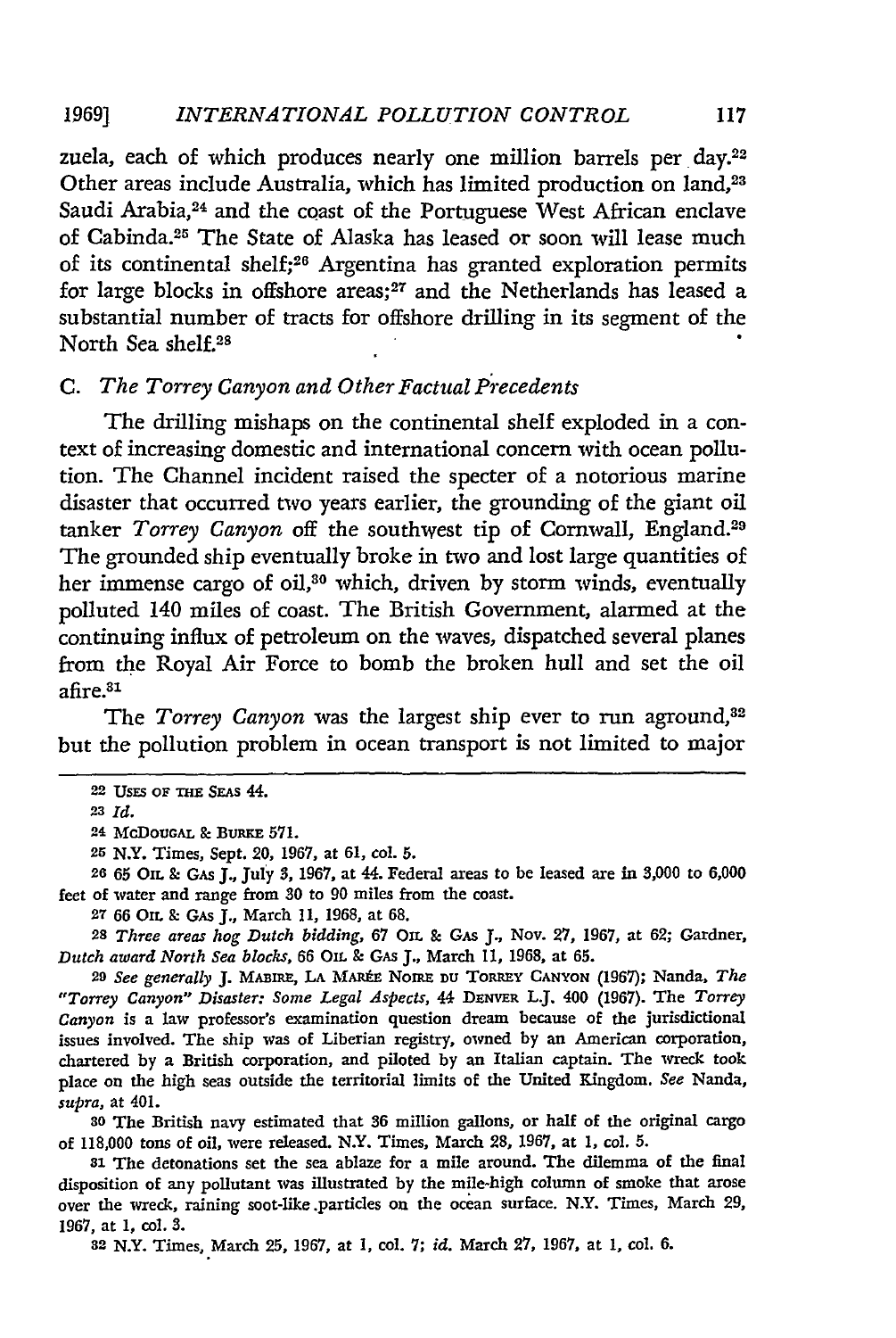**[Vol. 55:113**

wrecks. Less publicized accidents occur frequently,<sup>33</sup> and the total volume of world tanker tonnage, as well as the size of individual vessels, continues to grow.34 Furthermore, although much pollution does result from accidents, a great deal of it is the consequence of deliberate or negligent spillages from washing or "ballasting" of tanks **by** both tankships and passenger and dry cargo vessels.<sup>35</sup> Much of this oil, regardless of origin, finds its way to shorelines, where, especially in cold climates, it may persist for years. <sup>36</sup>

**33** The breakup of the tanker *Tampico* off Southern California in **1957** poured **59,000** barrels of oil into the sea with disastrous consequences for marine life in the area. TIME, Feb. 14, **1969,** at **23.** The ruptured tanks of the Liberian-registered *World* Glory spilled 46,000 tons of oil that formed a 70-mile-long slick **10** miles off South Africa. Aircraft fought the slick with chemical dispersants. N.Y. Times, June 17, **1968,** at **77,** col. **8.** The Japanese Maritime Safety Agency reported **16** accidents involving tankers of **10,000** tons or more between **1962** and **1967, 7** in Tokyo Bay. N.Y. Times, July **26, 1967,** at **77,** col. **3.**

Replacement of tanker shipment with pipelines, which expose the surrounding waters to pollution from escaping **oil** in event of damage from internal and external causes, is an additional source of concern. In **1967** the 84,593-ton Liberian-registered *Constantine,* while waiting in an English harbor to unload **52,000** tons of Kuwait crude oil, struck a jetty and ruptured nearby pipelines, causing tons of crude oil to cascade into the Mersey River. N.Y. Times, July 12, 1968, at **62,** col. **7.** Almost concurrently with the Santa Barbara Channel disaster, the Union Oil Company was accused of dumping **1,500** barrels of crude oil into a river after a mud slide broke a pipeline. TIME, Feb. 14, 1969, at 23, 24. One writer noted of a planned 80-mile pipeline that will carry **150,000** barrels per day that "[t]he prospect of a break in a high pressure submerged oil pipeline where offshore winds prevail is enough to make any coastal nation uneasy, particularly in view of the Torrey Canyon disaster." Luce, *The Development of Ocean Minerals and the Law of the Sea,* **NATURAL R-souRcxs** LAw., July **1968,** at **29, 32.** Such pipelines will probably become common fixtures in areas of massive offshore operations such as those in the Gulf of Mexico and the Santa Barbara Channel.

**34** World tonnage more than tripled from 1946 to **1966.** N.Y. Times, May 14, **1967,** § **6** (Magazine), at 24. Future projections are:

> **1973:** 1554 million long tons **1983:** 8354 million long tons **2003: 6061** million long tons

**66 On.** & GAS **J.,** Aug. **26, 1968,** at 41.

**35** As a ship's tanks empty through fuel consumption, the ship takes on water in the tanks as ballast to maintain balance and seaworthiness. As the ship approaches port, the ballast, no longer needed, is ejected, and an oily mixture is spread upon the water. F. **GRAHAM, DISASTER BY DEFAULT 156 (1966).**

*36 Id.* at 154. Some members of the industry have sought refuge in allegations that broken hulls of sunken allied tankers of World War II produce oil slicks along the Atlantic Coast. *Id.* **at 156.** The magnitude of any pollution threat posed **by** these vessels is probably exaggerated, however. *Id. See also* the results of a Coast Guard sampling of sunken tankers, in N.Y. Times, Aug. **16, 1967,** at **82,** col. 1; *id.* Aug. **18, 1967,** at **65, col. 7;** *id.* Aug. **23, 1967,** at **89,** col. **5.** In fact the source of many slicks can never be traced with finality. *See* **WATER CONTROL** NEws, **June 5, 1967,** at 1; N.Y. Times, Aug. 12, **1967,** at **29, col.** 4; *id.,* **June 3, 1968,** at **5,** col. **3.**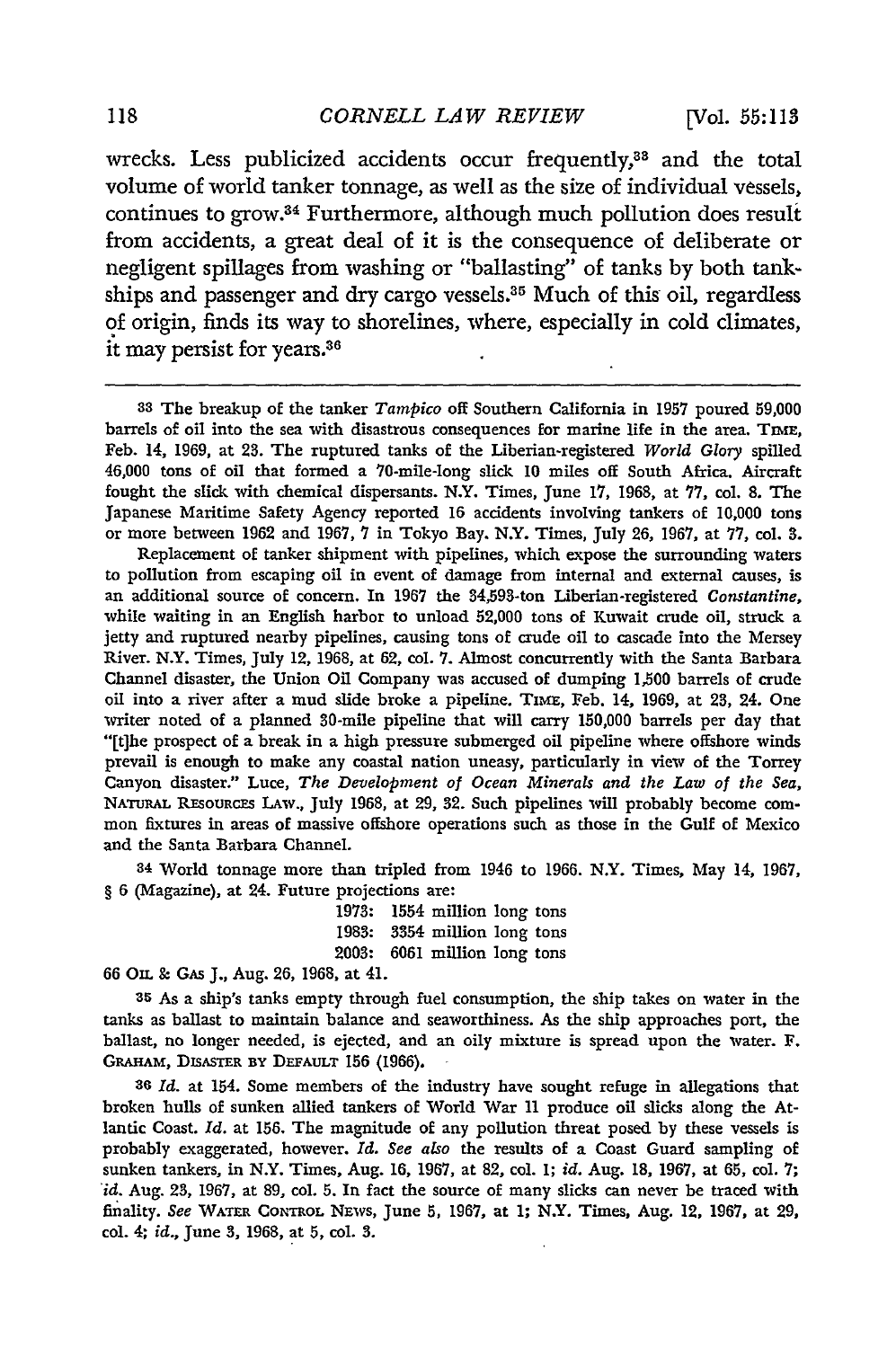# *D. Pollution's Threat to the Environment*

The most serious impact of ocean pollution is its harmful effect on the life-giving abilities of the sea upon which man must increasingly depend. Oil-stained beaches make unaesthetic, malodorous, and unpleasant recreation grounds; oil slime on pleasure boats and piers is a. costly nuisance. These inconveniences, however, can be remedied. It is the often lasting and unpredictable toll on the sea's living resources that is the crippling outcome of pollution.<sup>37</sup>

The Santa Barbara Channel was renowned as a haven for birds and mammals. Their continued existence was imperiled by the thick oil scum which spread over the surface and by the chemicals employed to fight the oil.38 Sea birds diving for food in the slick often either failed to surface or floated ashore to die,<sup>39</sup> their feathers soaked with oil. There was apprehension that the oil would endanger hundreds of grey whales that swim through the channel annually en route to their breeding lagoons in Baja, California.40 The excessive accumulation of oil and chemicals, even if broken up or sunk, will create residual long-term damage to the ecological balance of the entire area.<sup>41</sup>

More perilous than the harm suffered by a single species of wildlife is the possibility that interruption of the food chain in the oceans could destroy generations of marine life.42 Many minor plant

**38** "The fouled waters threatened thousands of rookeries on the Santa Barbara Islands haven for the sea elephant, the Guadalupe fur seal (once thought extinct) and the rare sea otter." TImE, Feb. 14, 1969, at **28.** *See also* LiFE, June **13,** 1969, at 22. *But see* **TIME,** June **13,** 1969, at 21.

**89 TIME,** Feb. 14, 1969, at **23.** Birds encumbered with sticky oil cannot **fly;** those that clean their feathers swallow it and are poisoned. N.Y. Times, March 29, 1967, at 1, col. 4.

**40** Nearly **30** of the 40-foot long animals were sighted surfacing in the tainted water attempting to breathe. N.Y. Times, Feb. **5,** 1969, at 46, col. **1** (city ed.).

**41** N.Y. Times, Feb. 2, 1969, § I, at 1, col. 2.

**42** "[R]esearch done by scientists after Britain's oil tanker disaster in March [1967] showed that spilled oil killed about **30** percent of the tiny organisms on which fish feed. The detergents used to remove the oil were even worse, killing 96 percent of these creatures." *Water Pollution-1967, pt. 1, Hearings on S. 1591 and S. 1604 Before the Subcomm. on Air and Water Pollution of the Senate Public Works Comm.,* 90th Cong., 1st Sess. **10** (1967) [hereinafter cited as *Water Pollution Hearings].*

**<sup>37</sup>** Early reports of the confrontation after the Santa Barbara disaster between the president of Union Oil Company and investigating senators had the executive saying, "I'm amazed at the publicity for the loss of a few birds." N.Y. Times, Feb. **6,** 1969, at 19, col. 1. The statement was later denied. An Assistant Secretary of Interior for Fish and Wildlife has suggested a permanent moratorium on "worn-out interrogatory phrases such as 'What's more important-ducks or people?' In defending human values in natural resources, he said, 'I am not here today to represent salmon, whooping cranes, or redwood trees. When I voice concern for fish and wildlife **I** am representing people."' WATrE CON-**TROL NAVs,** July **16, 1968,** at 8.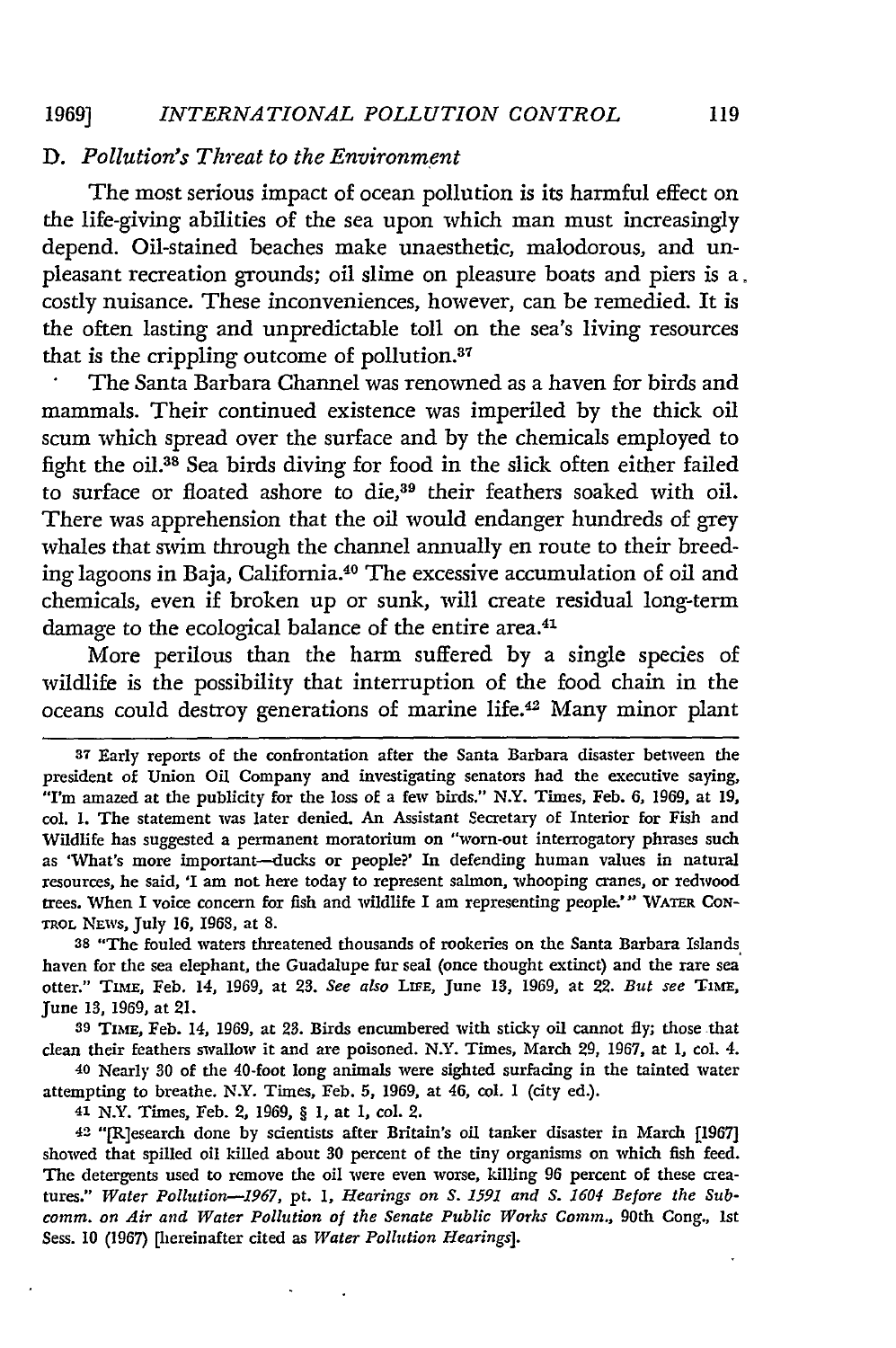and animal species not directly exploitable **by** man support higher forms of life which can be fished or raised commercially.<sup>43</sup> Commercial fishermen in the Santa Barbara area, for instance, claim that fishing in the channel might be ruined for years because the sludge will kill anchovies, which act as bait to draw larger predatory species of fish and other marine life into the grounds.44 Changes in the environment of the oceans may affect man even more drastically. The world may find itself increasingly turning to the sea for portions of its water **supply,4 <sup>5</sup>**and the earth's atmosphere may be adversely affected **by** changes in the oceans' plant population. Tiny plants in the seas produce more than seventy percent of the oxygen present in the atmosphere at any one time, and continuing pollution of the oceans may **be** a major factor in oxygen depletion.<sup>40</sup>

# II

# ExISTING APPROACHES TO REGULATION **AND THEIR LIMITATIONS**

# A. *United States Efforts*

The United States has had federal legislation covering oil spillage since the end of the last century.<sup>47</sup> The laws are strictly enforced;<sup>48</sup>

**<sup>48</sup>**The basic building blocks of the food chain are the plankton, microscopic forms of animal and plant life that are the basic food upon which all higher forms depend. These organisms thrive in the coastal and estuarine waters of the continental shelf. The shallow waters are spawning grounds for shellfish and crustaceans as well as many species of fish and a feeding ground for still other species. It is on the shallow, relatively welllighted shelves that the basic biology of the sea is created, rather than in the dark and forbidding depths. "Plant life in the sea never extends below an average depth of **300** feet, the approximate limit of sunlight sufficient to allow the process of photosynthesis **....** [I]t is in the thin upper level that life is established. . . ." CAIDIN, *supra* note 19, at 147.

**<sup>44</sup>** N.Y. Times, Feb. 2, 1969, at 1, col. 2.

<sup>45</sup> Rienow **S\_** Rienow, *The Oil Around Us,* N.Y. Times, June 4, 1967, § 6 (Magazine), at 24, 111 [hereinafter cited as *The Oil Around Us].*

<sup>46 &</sup>quot;Suppose [the *Torrey Canyon]* . *.* . had been carrying a concentrated herbicide instead of petroleum. Would it have stopped photosynthesis in the North Sea?" WATER **CONTROL** NzWs, Jan. 2, 1968, at **5.**

**<sup>47</sup>**The earliest of these was the Refuse Act, section **13** of the Rivers and Harbors Act of 1899, **33 U.S.C.** § 407 (1964). The Refuse Act is administered by the Corps of Engineers; the Oil Pollution Act of 1961 is administered by the Secretary of Transportation; the Oil Pollution Act of 1924 is administered by the Secretary of Interior.

**<sup>48</sup>**In United States v. Standard Oil Co., 384 **U.S.** 224 (1966), the Court ruled that accidental discharge of aviation gas into a navigable river violated Section **13** of the Rivers and Harbors Act of 1899, **33 U.S.C.** § 407 (1964), despite defendants' contention that commercially valuable oil products could not be termed "refuse" within the terms of the section. A comparably broad construction of the section was employed to impose liability for spillage from a tank farm on land into coastal waters, despite defendant's objections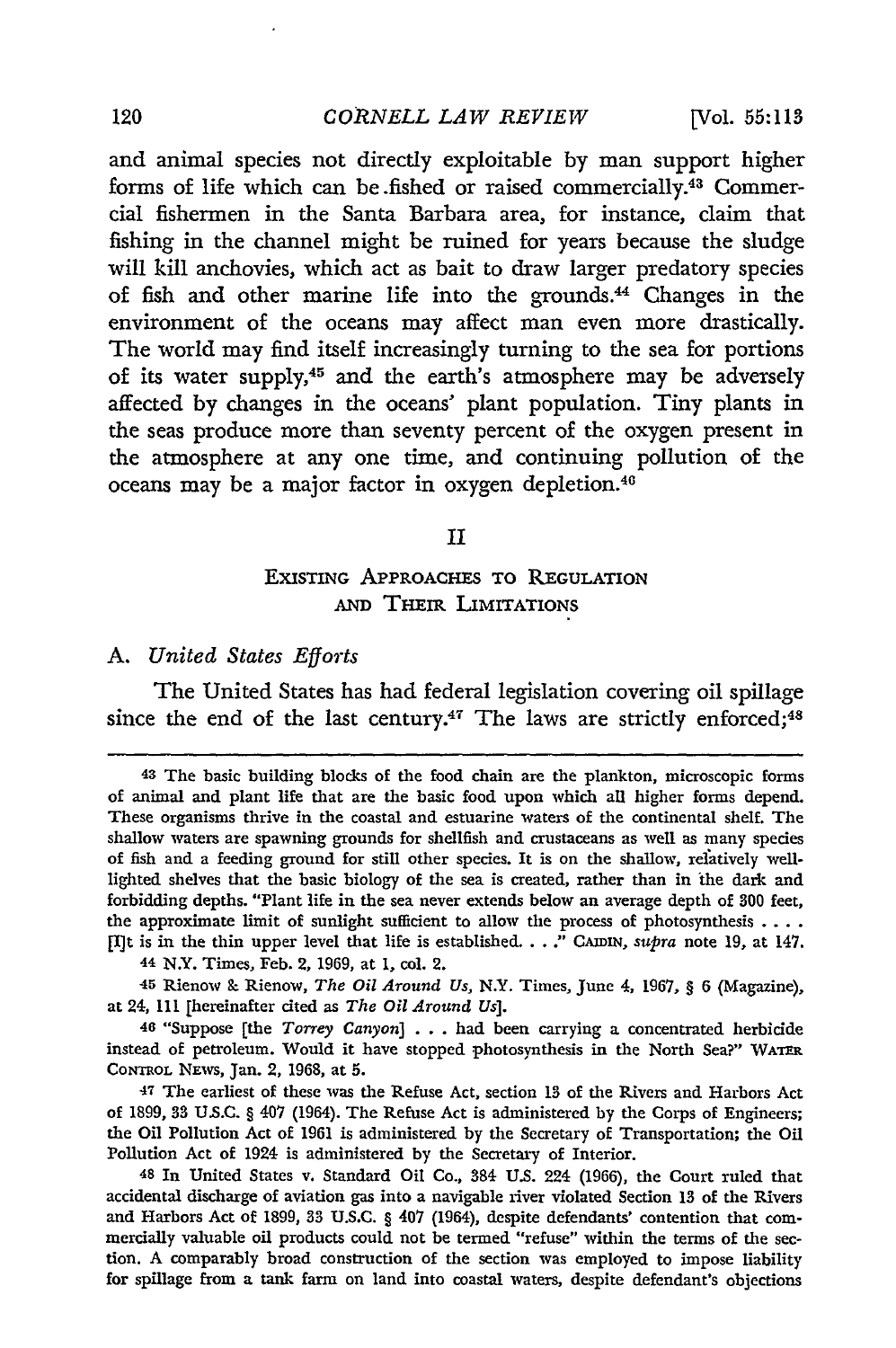however, the major statute, the Oil Pollution Act of 1924,<sup>49</sup> provides insufficient protection. Under amendments contained in the Clean Waters Restoration Act of 1966,<sup>50</sup> the term "discharge"-originally intended to cover any escape of oil-is defined as "grossly negligent, or willful spilling"'51 of oil. Because of its wording, the 1924 Act is extremely difficult to enforce.<sup>52</sup> Another statute, the Oil Pollution Act of 1961,<sup>53</sup> provides more stringent regulation but applies only to sea-going ships of American registry.54

that the statute did not apply to sources so remote from the sea. United States v. Esso Standard Oil Co. of Puerto Rico, **375 F.2d 621 (3d** Cir. 1967).

In interpreting the Oil Pollution Act of 1924, the court in United States v. LeBeouf Bros. Barge Co., 368 F.2d 221 (5th Cir. 1966), ruled that the unavoidable accident defense (43 U.S.C. § 433 (1964)) should be narrowly construed and held that where a history of leakage and unseaworthiness was demonstrated, even small amounts of spillage would be sufficient to create responsibility. 368 F.2d at 222.

**49 Ch. 316,** § **7,** 43 Stat. **605** (1924), *as amended,* **33 U.S.C.** § 433(a) (Supp. **HI, 1968). <sup>50</sup>**Section 211(a) of the Oil Pollution Act of 1924, *as amended,* forbids:

[e]xcept in case of emergency **...** or unavoidable accident, collision, or stranding **...** any person to discharge or permit the discharge from any boat or vessel of oil **...** into or upon the navigable waters of the United States, and adjoining shorelines. . . .

33 **U.S.C.** § 433(a) (Supp. **HI, 1968).** *See* Sweeney, *Oil Pollution of the Oceans,* **37** FoRD-**HAM** L. REv. **155,** 182-83 (1968).

**51** 33 U.S.C.A. §§ 432, 433 (Supp. 1969) [emphasis added].

**52** WATER CONTROL NEws, May 22, 1967, at 2. Participants in the 1967 hearings called to explore means of dealing more effectively with pollution from vessels were on notice of the lack of enforceability inherent in the Senate-passed definition of the word "discharge." *Water Pollution Hearings* 1. According to the Department of Justice, the language, which in effect exempted accidental spillage, made prosecutions under the Act virtually impossible. **WATER CONTROL** NEWS, Dec. **18,** 1967, at 1. *See also* Edwards, *The* Legislative Approach to Air and Water Quality, NATURAL RESOURCES LAW., Jan. 1968, at **58, 65,** 66. In fact, between enactment of the provision by the 89th Congress and water pollution hearings by the 90th there were no cases under the Act. *Water Pollution Hearings* 249.

The difficulty in obtaining effective enforcement of the limited existing international control measures has in some instances been employed as an argument against more stringent United States legislation. The argument has been that no useful purpose is served by American adherence to higher standards in view of the lack of observance and enforcement **by** other nations, and that voluntary arrangements by industry suffice. Nanda, *supra* note **29,** at 410. In fact the United States for years delayed enacting the Oil Pollution Act of 1961, 33 U.S.C. §§ 1001-15 (1964), the implementing legislation of the IMCO agreement created at the London Conference of 1954.

**53** 33 U.S.C. §§ 1001-15 (1964).

54 It contains a general prohibition against discharge of oil or oily mixtures **(33** U.S.C. § 1002 (1964)) with the exception of certain discharges chiefly relating to securing the safety of the ship, preventing damage to the ship or its cargo, the saving of life at sea, or unavoidable leakage. **33** U.S.C. § 1003 (1964). Penalties may be levied against both the ship and the responsible parties. **83** U.S.C. § 1005 (1964). An oil record book is provided to each vessel; in it must be logged all discharges, as outlined in the section. 33 **U.S.C.** § 1010 (1964). Provision is included for examination of these books (in practice by the Coast Guard) and for forwarding of complaints or reports of violations **by** foreign ships to the country of registry. *Id. See Water Pollution Hearings* 258.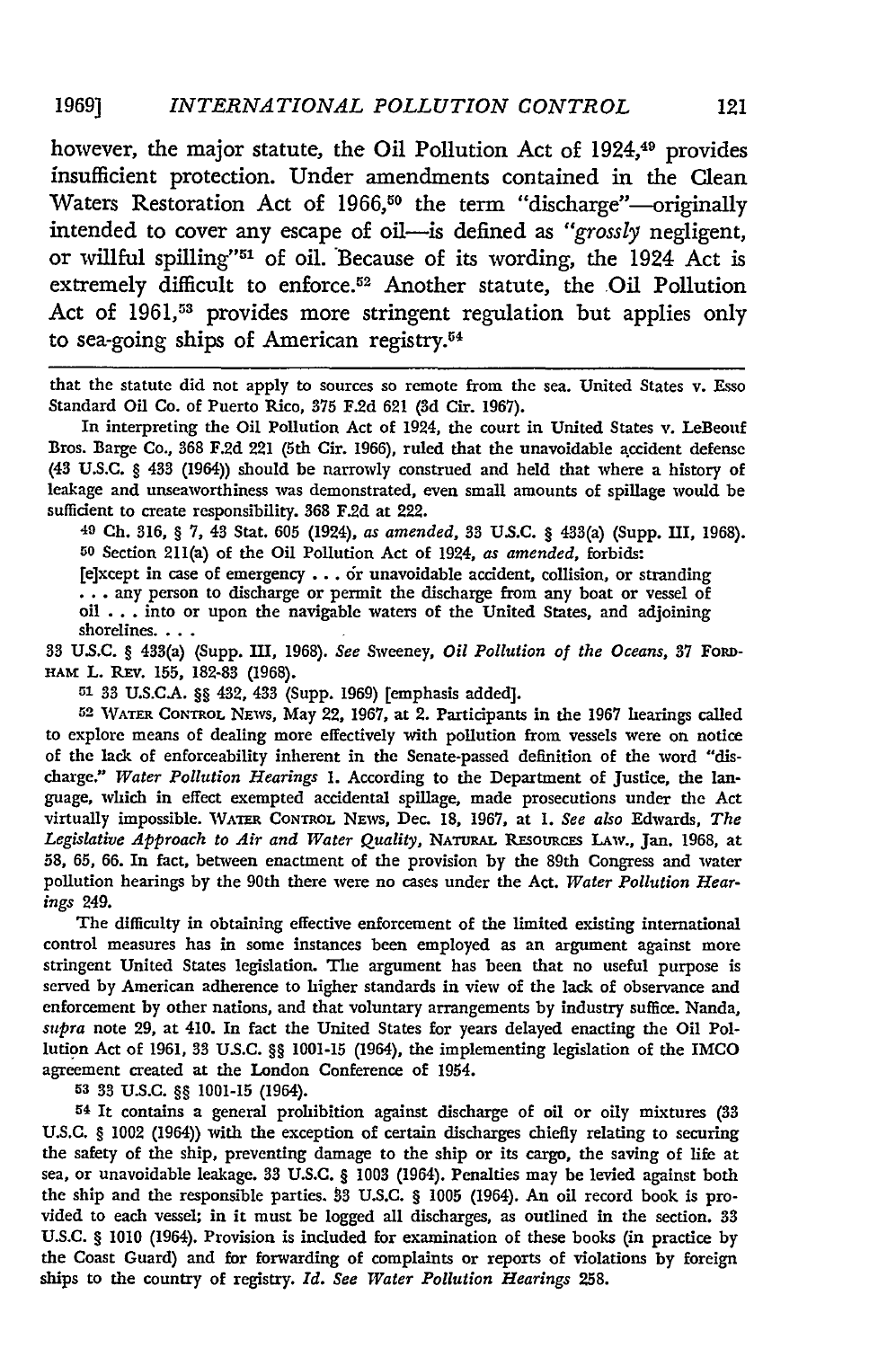A bill introduced in the 1969 congressional session<sup>55</sup> could serve as an example of effective national legislation and possibly as a model for future international agreements. The bill prohibits *"any* spilling (or other dispersal)"'56 of oil and establishes stiffer penalties than existing legislation for willful or negligent, violation; problems of enforcement are simplified by making the origination of oil in or around an offshore installation a prima facie case against the owner.<sup>57</sup> When discharged oil reaches the shorelines of the United States, the offending party must either remove it or cause it to be removed or reimburse the United States for the cost of removal.58 A revolving fund would be established for cleanup costs, and any sums collected by the United States as compensation for cleanups would be paid into it.59

# B. *International Approaches*

# *1. Partial Success in Curbing Tanker Pollution*

Jurisdiction over activities on the high seas has traditionally been vested in the state of flag. This allocation of authority affords little protection against pollution, since the state of flag may be untroubled by pollution and may appreciate the advantages laxity of regulation gives it in shipping circles. 60 Jurisdiction **by** state of registration also raises the danger that a state threatened or damaged by tanker spillage outside its territorial waters will resort to extreme measures of selfhelp. For example, after Great Britain bombed the hull of the *Torrey* Canyon,<sup>61</sup> Prime Minister Wilson announced, "We are certainly not going to wait for international agreement on the question of approaches to our shores. The old concept of territorial waters is not enough."<sup>62</sup>

**<sup>60</sup>***See The Oil Around Us* 112.

**<sup>61</sup>**There is uncertainty as to whether the British action was justified under customary international law. There was at least the possibility of a claim by the owners against the United Kingdom for damages. N.Y. Times, March 29, 1967, at **1,** col. **3.**

**<sup>55</sup>**Water Quality Improvement Bill of **1969, S. 7,** 91st Cong., 1st Sess. (1969). The bill incorporates the major provisions of 2 earlier bills that were defeated. Senator Muskie, the sponsor of all **3** bills, blamed the defeat of the first 2 bills on the lobbyists. *See N.Y.* Times, Oct. **25,** 1968, at 46, col. 1. *But see* an industry statement to the effect that the American Petroleum Institute supported the bills' core proposals, such as criminal penalties for willful or grossly negligent spillage, severe civil penalties for any discharge except one caused by Act of God, and the granting of authority to the federal government to recover cleanup costs from owners and operators. The industry allegedly demurred at "hastily drawn" amendments never discussed in hearings. N.Y. Times, Nov. 21, 1968, at 46, col. **8.**

**<sup>56</sup>** *S.* 7, 91st Cong., Ist Sess. § 12(a)(2) (1969) (emphasis added).

**<sup>57</sup>** *Id. §§* 12(i)(1), (2).

**<sup>58</sup>** *Id.* §§ 12(e), (f), *().*

**<sup>59</sup>***Id.* § 12(k)(2).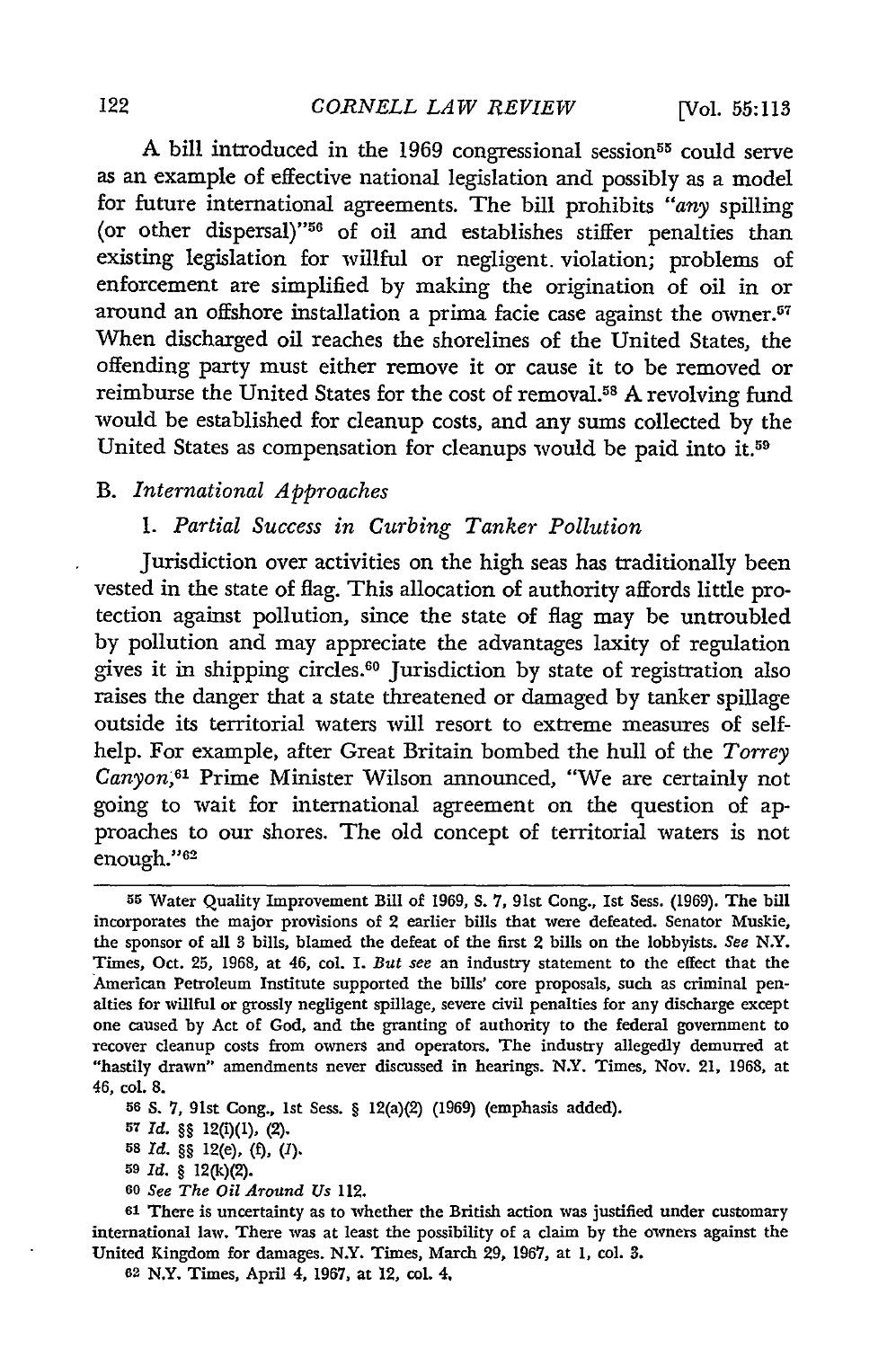Steps toward international regulation of high seas activities were taken in 1954, when the London Conference promulgated the International Convention for the Prevention of the Pollution of the Sea **by** Oil.63 Signed **by** twenty nations, the Convention established a number of prohibited zones in which dumping is forbidden; amendments added in **1962** enlarged some of the critical zones, expanded the classes of ships covered, $64$  and reinforced the penalties and enforcement procedures.<sup>65</sup>

The Convention is a salutary step forward in international cooperation, but it is not an effective means of combatting dumping at sea. Detection of spills in **close** enough proximity to a ship to implicate it is difficult.<sup>66</sup> In addition, the enforcement procedure is awkward; violation reports must be forwarded through diplomatic channels to the state of flag,<sup>67</sup> and if no settlement is agreed upon, the only resort is to litigation in an international forum. Finally, the Convention suffers a weakness common to all measures arrived at **by** individual states: it applies only to ships registered **by** the signatories and is unenforceable outside their territorial waters.

# *2. Inadequacies of Continental Shelf Regulation*

Problems associated with the definition of the continental shelf make it difficult to posit standards under which states may protect themselves from pollution or responsibility be assigned for its control. Unilateral occupation of the shelves by coastal states<sup>68</sup> prompted the United Nations Conference on the Law of the Sea to draft the Geneva Convention on the Continental Shelf<sup>69</sup> in 1958. The Con-

*65 Id.* at **138-39, 165-67.**

**66** Ships avoid compliance out of self-interest. "This pollution has a simple economic base: Tankers must clear their tankers *[sic]* and the oily scum which is removed must be put somewhere." WATER CONTROL NEws, Sept. **25, 1967,** at **1, 5.**

**<sup>67</sup>***Water Pollution Hearings* **258-59.**

**<sup>68</sup>**For example, the United States claimed title to its continental shelf under the Truman Proclamation of 1945. Proclamation **2667,** September 28, 1945 **(59** Stat. **884). By 1956,** 20 nations had made claims similar to that of the United States, and **88** states signed the **1958** convention which accorded general recognition to the concept. Hearn, The Role of the Navy in the Formulation of Federal Policy Regarding the Sea, NATURAL **Rrsou css** LAw., June **1968,** at **23, 28.** *See generally* Morris, *Oil and Gas Legal Problems on the North Sea Continental Shelf,* **NATuRAL** RrsouRcEs **LAW.,** Jan. **1968,** at **1.**

**<sup>69</sup>**[1964] **1 U.S.T.** 471, **T.I.A.S.** No. **5578,** 499 **U.N.T.S. 311.** Three other conventions were drafted at the Conference: the Convention on the Territorial Sea and the Contiguous Zone, [1964] 2 **U.S.T. 1607, T.LA.S.** No. **5639, 516 U.N.T.S. 205;** the Convention on the High Seas, **[1962]** 2 **U.S.T. 2313,** T.I.A.S. No. **5200,** 450 **U.N.T.S. 82;** and the Convention on Fishing and Conservation of the Living Resources of the High Seas, **[1966] 1 U.S.T. 139, T.I.A.S.** No. **5969, 599 U.N.T.S. 285.**

**<sup>63</sup>***See* **McDoUGAL** & **BURKE 1089.**

**<sup>64</sup>** The tanker size limit, for example, was lowered from **500** tons to **150** tons. *Water Pollution Hearings* **130, 158.**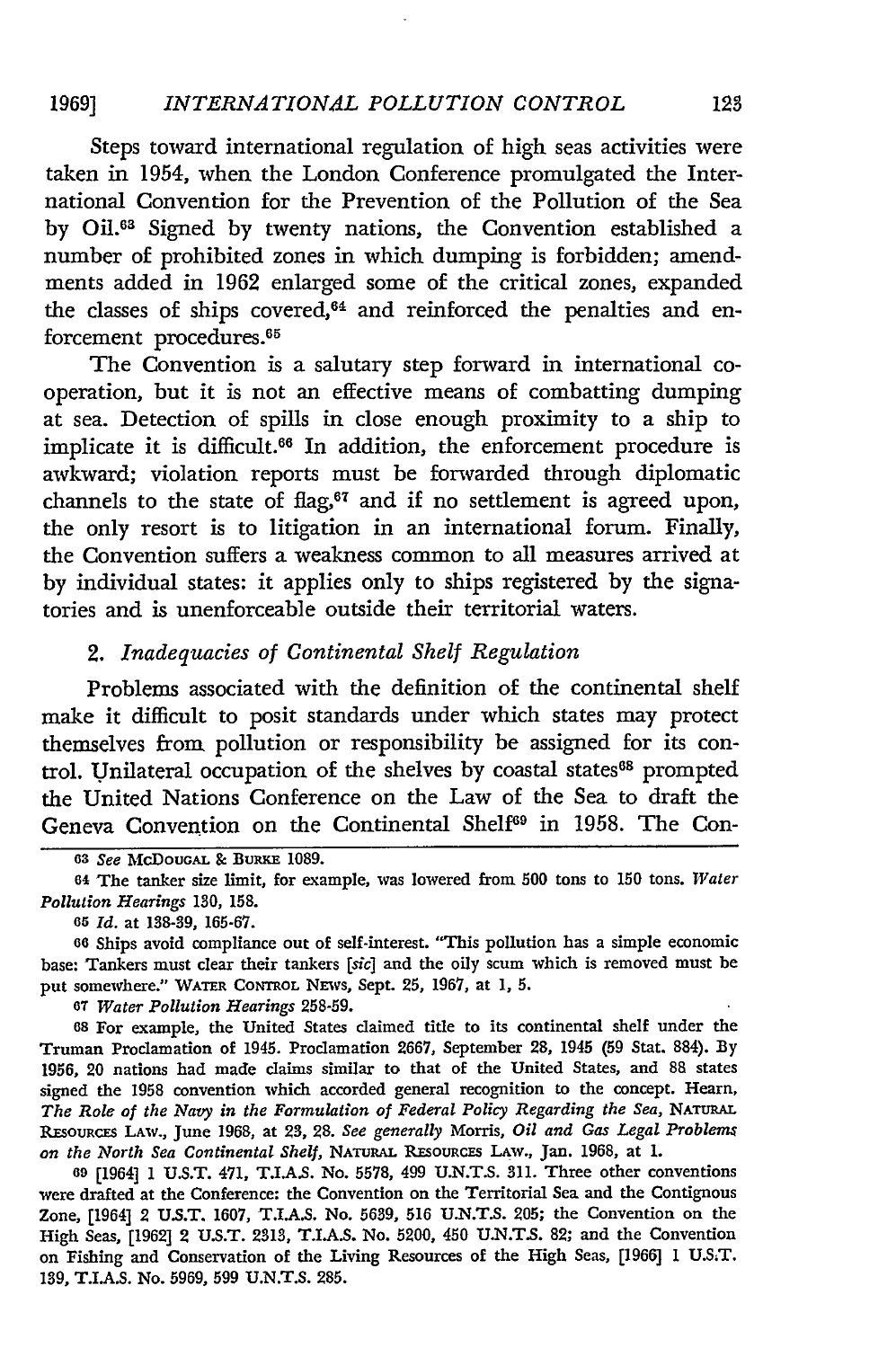vention attempted to codify and lend some international legislative recognition to the movement for occupation; its so-called "exploitability test,"<sup>70</sup> however, is fast becoming inadequate.

Technological advances may soon make every part of the seabed exploitable.71 The United States, for example, has already granted a substantial number of leases lying outside the Geneva Convention's alternate limit of the 200-meter bathymetric contour line.<sup>72</sup> One danger of the exploitability test is that it enables technologically advanced states to make extensive claims at the expense of the less developed states.<sup>73</sup> Another problem is the lack of any means to resolve a conflict if an area of seabed may legitimately be claimed to lie off the shore of more than one state and each is able to exploit it. Argnably, some conflicts could be resolved on the basis of the disputed area's greater geographical unity with one claimant's shelf area,<sup>74</sup> but this principle is embodied in neither the Convention nor customary international law.<sup>75</sup>

**70** [T]he term "continental shelf" is used as referring (a) to the seabed and subsoil of the submarine areas adjacent to the coast but outside the area of the territorial sea, to a depth of 200 metres or, beyond that limit, to where the depth of the superjacent waters admits of the exploitation of such areas **....**

[1964] 1 U.S.T. 471, 473, T.I.A.S. No. 5578, 499 U.N.T.S. 311, 312.

**71** Belman, *The Role of the State Department in Formulating Federal Policy Re*garding Marine Resources, NATURAL RESOURCES LAW., June 1968, at 14; Goldie, The Ex*ploitability Test-Interpretation and Potentialities,* 8 NATURAL **RESoURCES** J. 434, 437 (1968).

**72** UsEs OF **THE** SEAs **80;** *see* Christy, *Marine Resources and the Freedom of the Seas,* 8 NATURAL RESOURCES J. 424, 427, 431 (1969). For lists and maps of leased tracts in California grouped according to whether they are located above, partly below, or entirely below the 600-foot bathymetric contour line, see Goldie, *supra* note 71, at 462-76.

The Secretary of Interior has refused no leases on the grounds that the depths were too great or the area too far from shore. As to the ultimate limits of jurisdiction, the Solicitor of the Department of Interior has said:

You may want to know whether the Department has decided on a line beyond which it will not lease, or whether it has decided to lease as far out as anyone might suggest. The answer on both counts is no.

Barry, *The Administration of the Outer Continental Shelf Lands Act,* **NATuRAL REsouRcEs** LAw., July 1968, at 38, 47. It was suggested that cases would be approached on an individual basis. *Id.* To date, United States sales of leases for actual recovery, as opposed to exploratory work, have all been on the West Coast, perhaps due to the fact that extension of seabed sovereignty even to Hawaii might not present an international problem; the United States has been wary of granting exclusive oil and gas claims in the Gulf of Mexico. Goldie, *supra,* at 453.

**73** Goldie, *supra* note 71, at 437.

74 *See id.* for a criticism of the exploitability test on the ground it bears no "verisimilitude to geographical facts."

**<sup>75</sup>**The United Kingdom, however, recognizes continental shelf rights in Norway beyond the deep Norwegian trench separating shallower areas of the North Sea from the mainland. *Id.* at 465.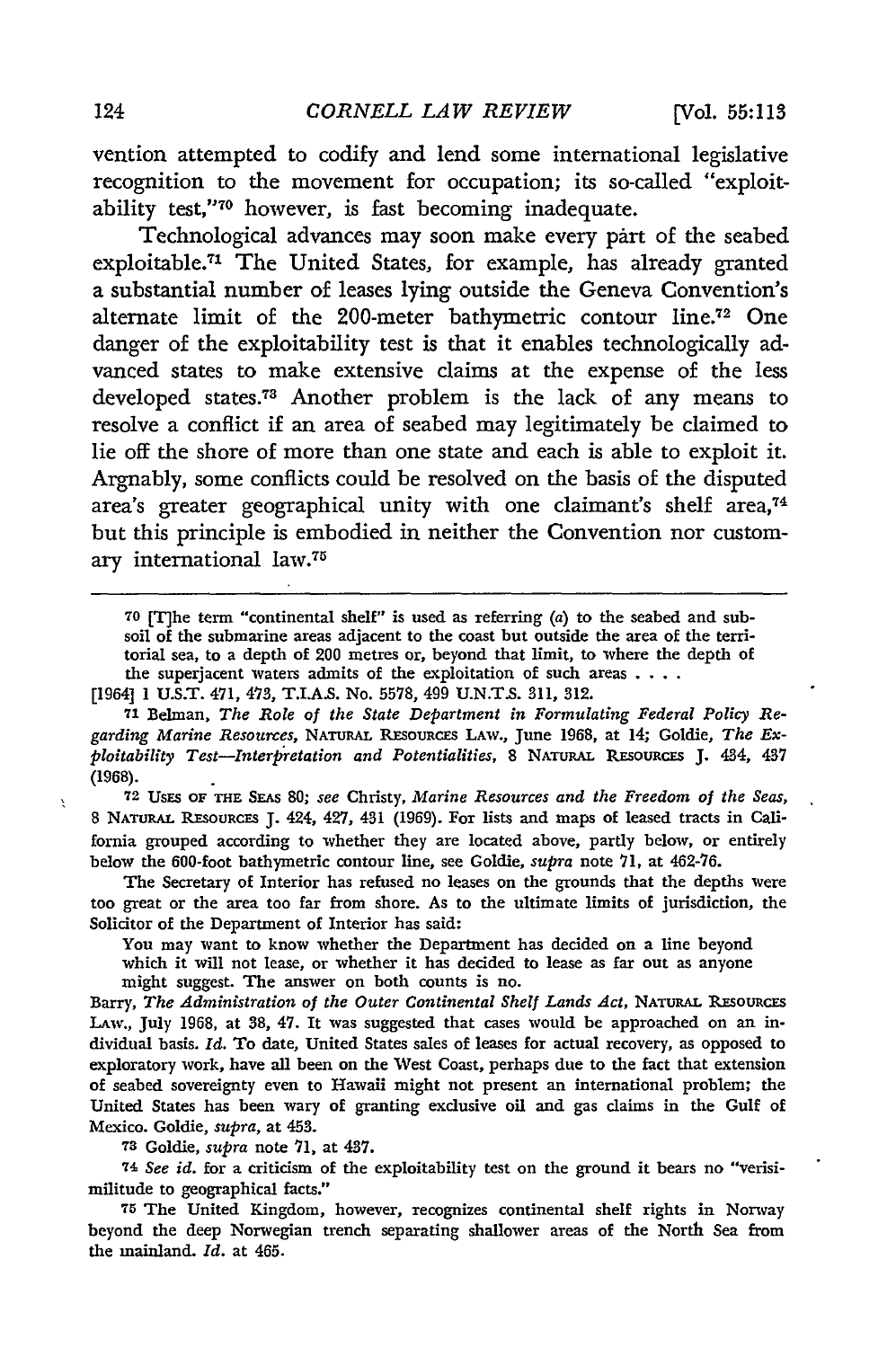Even if definitional problems could be cleared away, it is not **clear** that national control over shelf operations is a viable solution to the pollution problem. National control makes the safety of other states depend on the willingness of the licensing state to safeguard itself from pollution, and the licensing state may well consider that interest outweighed **by** other factors. The revenues, balance of payments advantages, and other values accruing from petroleum exploitation may make a state only too eager to encourage offshore operations without regard to anti-pollution precautions.

Moreover, national control does not assure an adequate balancing of interests in exploitation of the seabed and uses of the superjacent high seas. The Convention on the Continental Shelf and the Convention on the High Seas recognize both the "sovereignty" of the coastal state over its continental shelf and a principle of non-interference **by** the coastal state with the uses of the high seas,76 but this is an unrealistic position.<sup>77</sup> Offshore operations with permanent and quasi-permanent installations will inevitably create some disruption of other uses of the seas. The North Sea, for example, covers a large underwater oil field, contains sea lanes to Europe's major ports, and

A stronger position, urged upon the International Law Commission but not adopted, suggested establishment of a contiguous zone of 200 sea miles adjacent to every coastal state within which that state would be empowered to enforce regulations to protect the resources of its adjacent seas from oil pollution. **1955** Y.B. **INT'L** L. COMm'N, **U.N.** Doc. A/CN.4/Ser.A/1950, at **78.** The proposal that was incorporated in the final report called upon all states to draw up regulations to prevent discharge of fuel oils from ships. *Id.* Later changes substituted "oil" for "fuel oil" and added exploitation resulting in pollution and pollution from radioactivity. 1956 Y.B. INT'L L. COMM'N, Vol. I, U.N. Doc. A/CN.4/ **SERA/1956/Add. 1, 58, 59, 59-63.**

For a history of League of Nations and United Nations work dealing with pollution of the sea **by** oil, see generally United Nations Conference on the Law of the Sea. Official Records, Pollution of the Sea **by** Oil (Prep. Doc. No. **8) U.N. A/CONF. 13/8.**

**77** *See, e.g.,* **1955** Y.B. INT'L L. Comm'N, Vol. I, *supra* note **76,** where the special rapporteur contended that the article dealing with water pollution was comparable to those dealing with maritime safety and the use of signals in that it was **highly** technical. It would be impossible for the Commission to examine all the problems in detail but rather conceivable only that the ILC lay down general guidelines. *Id.* at 49.

**<sup>76</sup>** "The coastal State exercises over the continental shelf sovereign rights for the purpose of exploring it and exploiting its natural resources." Convention on the Continental Shelf, *supra* note **69,** art. 2, § **1.** "The rights of the coastal State over the continental shelf do not affect the legal status of the superjacent waters as high seas, or that of the airspace above those waters." *Id.* art. **3.** The Convention specifically warns against interference with navigation, fishing, conservation of the living resources of the sea, or oceanographic or scientific research aimed at adding to the world's store of publicly available literature. *Id.* art. **5,** §§ **1, 7.** Article 24 of the Convention on the High Seas, *supra* note **69,** contains parallel provisions.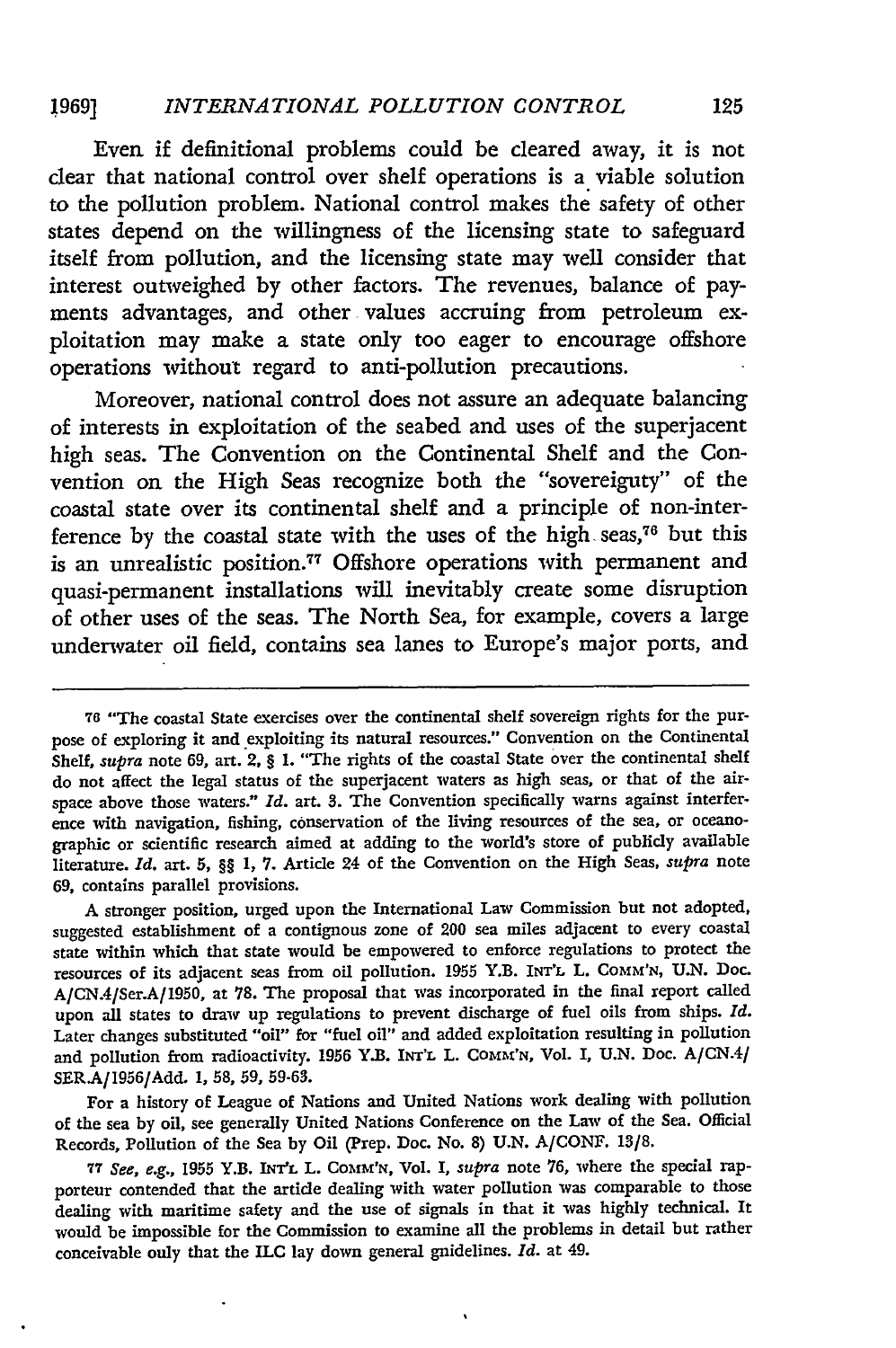is one of the world's most valuable fishing zones.<sup>78</sup> Mineral exploration threatens to pollute the fishing grounds and obstruct navigation. The issue to be resolved is what degree of interference can be tolerated, and it is not clear that the coastal state will give appropriate weight to the interests of other nations.

# **CONCLUSION**

Existing systems of regulation provide inadequate protection against pollution because they vest control in the state having the least interest in anti-pollution measures. Governments have been needlessly miserly in their willingness to surrender either a measure of their autonomy or a part of their fiscal resources to obtain the long-range benefits of clean seas and shores.

One answer to the pollution threat from tanker operations might be further to broaden the discretion of the coastal state to exercise its jurisdiction under the objective territorial theory of international law.79 Expansion of contiguous zones such as the International Maritime Consultative Organization (IMCO) safety zones<sup>80</sup> and creation of authority in a state to take direct action against a source of pollution at sea<sup>81</sup> would enable it better to safeguard its shores and territorial waters.<sup>82</sup> Because this proposal casts the coastal state as the

**79** *See* note on bases of jurisdiction in W. BISHOP, **INTERNATIONAL** LAw **463-68 (1962).**

*<sup>80</sup>See* notes **63-65** and accompanying text *supra.*

**<sup>81</sup>***Water Pollution Hearings* 206. There was some doubt expressed as to whether the United States, under existing international law, could impose liability on a foreign vessel **50** to 100 miles offshore even though these prohibited zones were established **by** IMCO in the **1962** Convention. The jurisdiction of the United States to enact legislation covering accidental spillage would probably be strictly confined to its 3-mile territorial waters or a 12-mile contiguous zone. *Id.* The International Law Commission's Commentary to Article **27** of the Convention on the High Seas *(supra* note **69)** which defines freedom of the high seas, reads that "[N]o state may subject any part of the high seas to its sovereignty; hence no state may exercise jurisdiction over any stretch of water." The conclusion that absence of jurisdiction follows from absence of the broader authority of sovereignty is, however, a *non sequitur.* McDOUGAL **&** BuRKE 84. The result of this "conceptual rigidity" is to ignore the relativity of all uses and interests in the sea and to remove fiexibility in dealing with legitimate claims of states to apply authority for limited purposes over non-territorial seas. *Id.*

**82** *Water Pollution Hearings* 12, 205. A tanker could, for example, be required to receive a certificate showing that it had cleaned its tanks in port in order to clear the port. Although the United States could probably establish such a procedure unilaterally, a preferred approach would be to seek strengthening amendments to the IMCO Convention. *Id.* at 11.

**<sup>78</sup>** *See* map delimitation of the various national shelf boundaries in the North Sea of the United Kingdom, Denmark, the Netherlands, Germany, and Norway in Morris, *supra* note **68,** at **8.**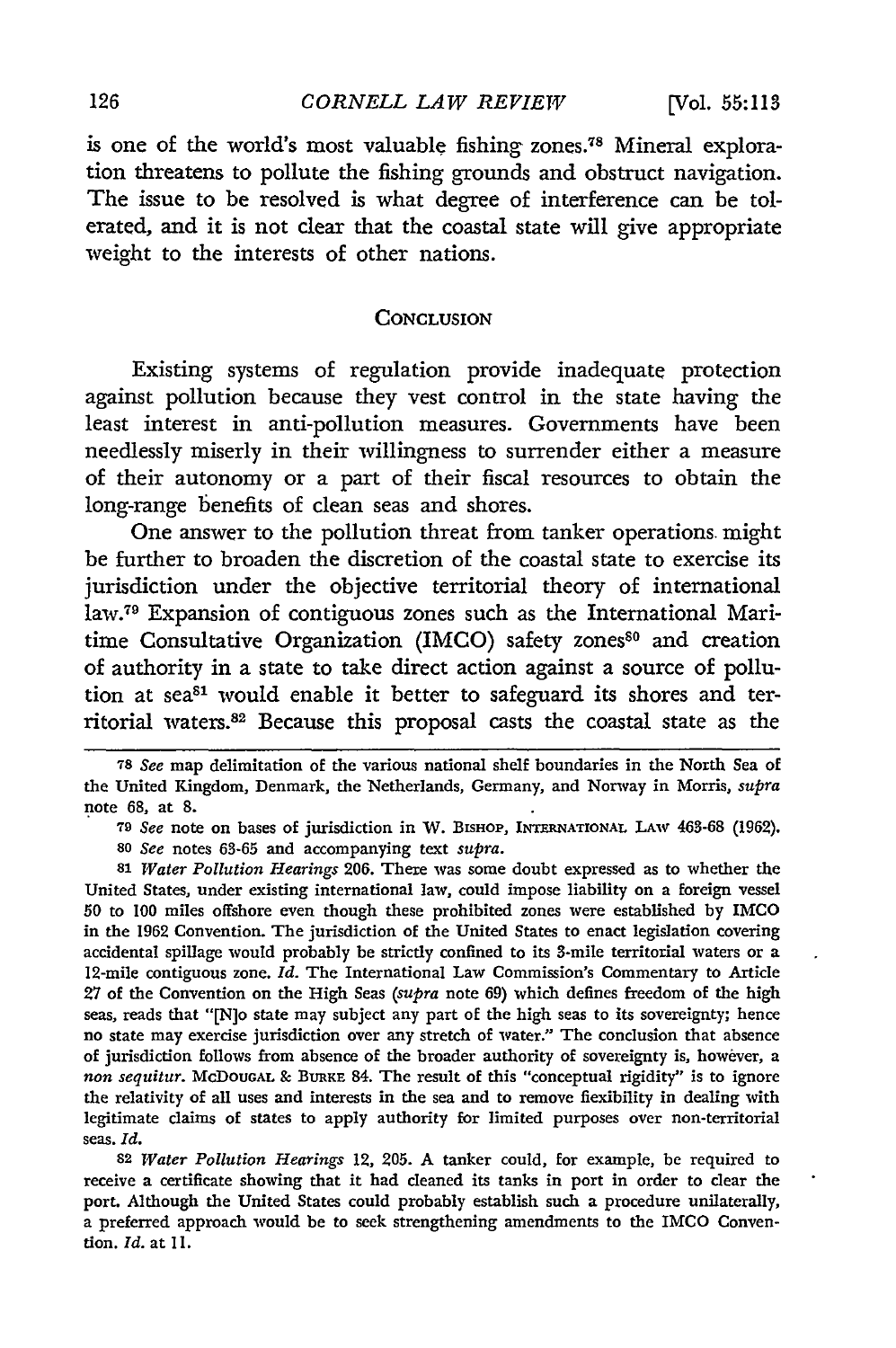victim and the high seas user as the offender, however, it cannot be extended to shelf operations; when shelf exploitation goes awry and pollutes the superjacent waters and surrounding shores, it is the coastal state and its licensees that create the damage and the other littoral states and high seas users that suffer the loss. Stricter international control by treaty, on the other hand, is a solution applicable to either tankers or shelf operations.

Any viable system of regulating shelf operations presupposes an answer to the difficult policy problem of preserving all uses of the seas to the maximum extent possible consistent with "reasonable measures of exploitation."88 The approaching meeting of the IMCO84 provides a unique opportunity for consideration of these questions under the aegis of a United Nations agency. The IMCO should, therefore, expand its area of concern beyond tanker pollution to encompass the existing and impending problems of the continental shelf.

One option logically open to the IMCO is to prohibit offshore drilling altogether. In a world where oil reserves are relatively plentiful and food supplies increasingly scarce, such a move would be farsighted; the economic stakes involved, however, make it politically impractical.<sup>85</sup> A more realistic expectation is that the conference will define international standards of liability for offshore accidents<sup>86</sup> and establish an international agency<sup>87</sup> to enforce regulations and award compensation for pollution damage. To insure compensation, both the private

**<sup>85</sup>**Such a decision is not unheard of on a unilateral basis, however. The Ohio Department of Natural Resources deferred indefinitely plans for leasing of underwater acreage in Lake Erie because of the danger that seepage would add to the already polluted condition of the lake. The decision was made despite the expectation that annual state revenues from the project would have run as high as \$1 million. WATa CoNTROL **NEWs,** March 11, 1968, at **11.**

**<sup>86</sup>**As to liability at customary international law for pollution injury to a neighboring state, see BIsHop, *supra* **note 79,** at 343-45: "[D]uties grounded in the exclusive jurisdiction of States .. . [include] the obligation to prevent . **..** its territory from causing economic injury to neighboring territory **. . .** *"' Id.* at 344. A leading international law case upholding recovery for the United States for air pollution from a Canadian smelter is Trail Smelter Arbitral Tribunal, 33 **Am. J. INT'L LAW 182** (1939).

**<sup>87</sup>***See* Nanda, *supra* note **29,** at 406.

<sup>83</sup> McDouGAL & BURKE 691. See also Young, Offshore Claims and Problems in the *North Sea,* **59** Am. **J. oF** INT'L L. **505,** 518-22 (1965), for a discussion of the problems of competing uses and the concept of "unjustifiable interference."

<sup>84</sup> The IMCO is the smallest of the United Nations specialized agencies and has an operating budget of approximately \$1 million, which is funded by the maritime states on a pro rata basis. The 69 member nations with interests in world maritime affairs consider such items as international conventions, ship design, safety, transport facilitation, and safety of navigation. N.Y. Times, Oct. 27, 1968, at 80, col. 3.